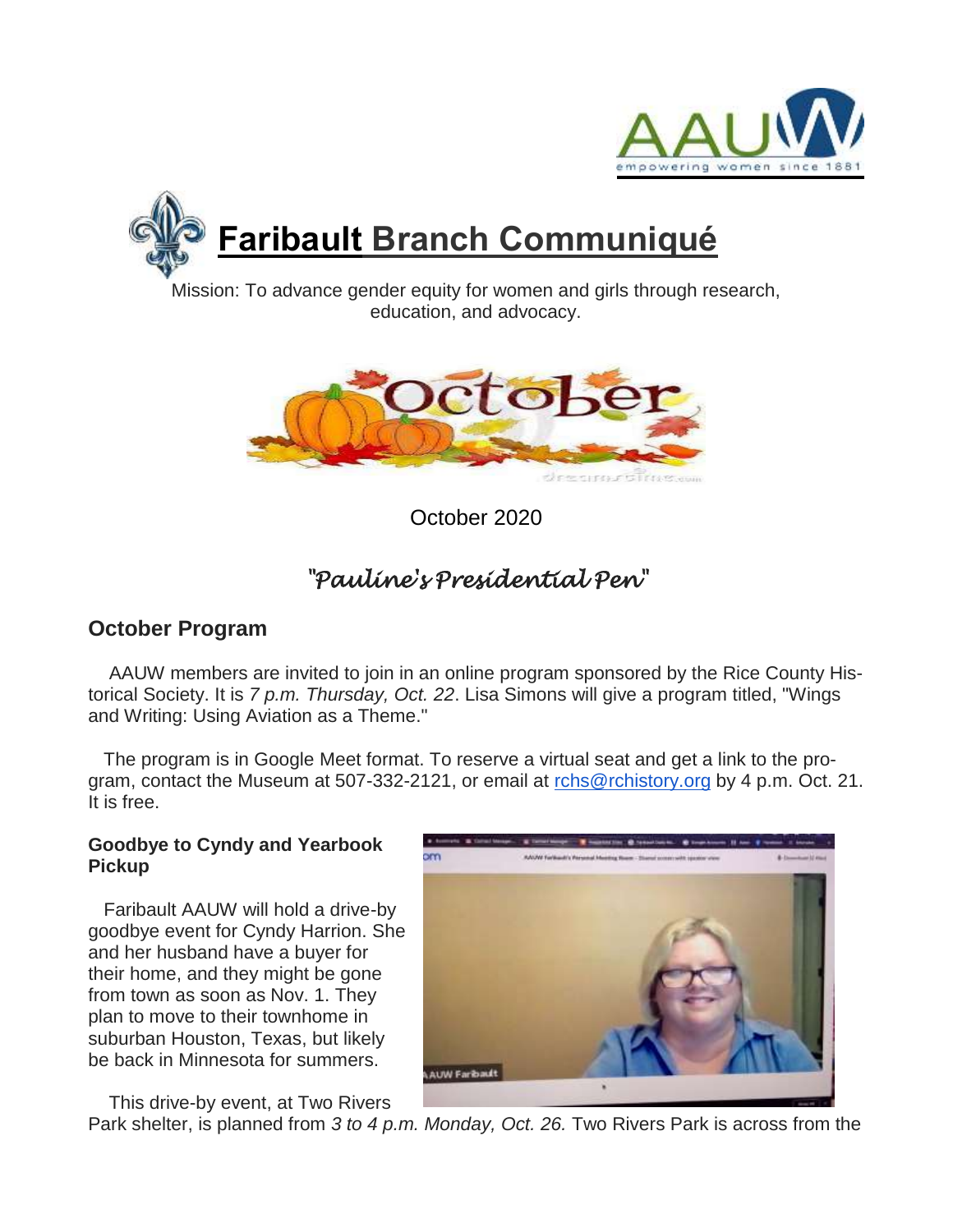Rice County Historical Society. There is a parking lot by the shelter and a way for cars to turn around, if members do not want to get out of their cars. Pat Umbreit will have the Year Books available so members can pick up them up at the same time they wave goodbye to Cyndy. Those who wish can park and talk more to Cyndy. Everyone wearing masks, of course.

 Pauline, your president, has thanked Cyndy for moderating our Zoom forums. Without her, there would not have been candidate forums this year. A big thanks, too, to Liz Hartman, Pat Rice and JoEllen Schultz who helped Pauline with the candidates invitations to the forums. We all learned a lot from this first Zoom candidates forums.

The good news is that Faribault AAUW has purchased its own Zoom account, and five members have volunteered to be trained by Cyndy as to how to moderate Zoom meetings and programs. Hopefully by November we can have an online Zoom meeting. Programs will be planned more on a monthly basis than for a whole year. Perhaps we may be able to meet in person for meetings by next spring.

\* \* \* \* \* \* \* \* \* \*



#### Candidates' Forums Update

The links to the forums, for now, are for our members use only! These are the unedited versions, so please do not share with others. This is a new venue for our forums and the editing process is taking longer than expected. Hopefully, we will get them on YouTube soon. Once you see them, you will understand why we can-

not have these recordings published.

I suggest copying and pasting the password when needing to use it instead of typing it.

School Board [link](https://us02web.zoom.us/rec/share/ZQ5ZX9a4k_4B-2m8HqYYQXCcAQH5CFjOP6m0pxHdSHtIBWxB5T6pAAtelWbfe3Bs.i-fAIFAazUMpE09I) password 1kycX.n3

County Commissioner [link](https://us02web.zoom.us/rec/share/S8bCTjteOENdw-BbQNMIQRYedF2yGN9vzZyEgXPGyJGHC65mUBtmPMDol1FVgPTU.sqsYWrBgd90nx7Dh?startTime=1601508021000) password 5?+V9Zcc

City Council [link](https://us02web.zoom.us/rec/share/S8bCTjteOENdw-BbQNMIQRYedF2yGN9vzZyEgXPGyJGHC65mUBtmPMDol1FVgPTU.sqsYWrBgd90nx7Dh?startTime=1601510421000) password 5?+V9Zcc

State Senatorial [link](https://us02web.zoom.us/rec/share/qBjzqn473Q4QTYU-EY_TF2CM1Ae0VWB6v8sjAPv3zTiHaAp0eq_hh54CdCvcHFDq.G-VDcuaE1LKYb1_g) password eB\*3HjZ5

Thank you, Cyndy \* \* \* \* \* \* \* \* \*

**Have you already voted or made your plan to vote?**

**1. Contact the Government Services Center election office if you haven't requested an absentee ballot and plan to do so. You can vote there in-person up to the election, November 3rd. Call 507- 332-6104 for information.**

**Local absentee ballots that are mailed go to the Rice County Government Services Building, 320 3rd Street NW, Faribault. As an alternative you can deposit your completed absentee ballot in the drop box at the Government Services Center, weekdays from 8 AM to 4:30 PM. The box and activity around it are being recorded and ballots are taken in several times during the day. You can only deposit your own ballot, but if you are delivering a ballot for someone else you can enter the building to do that.**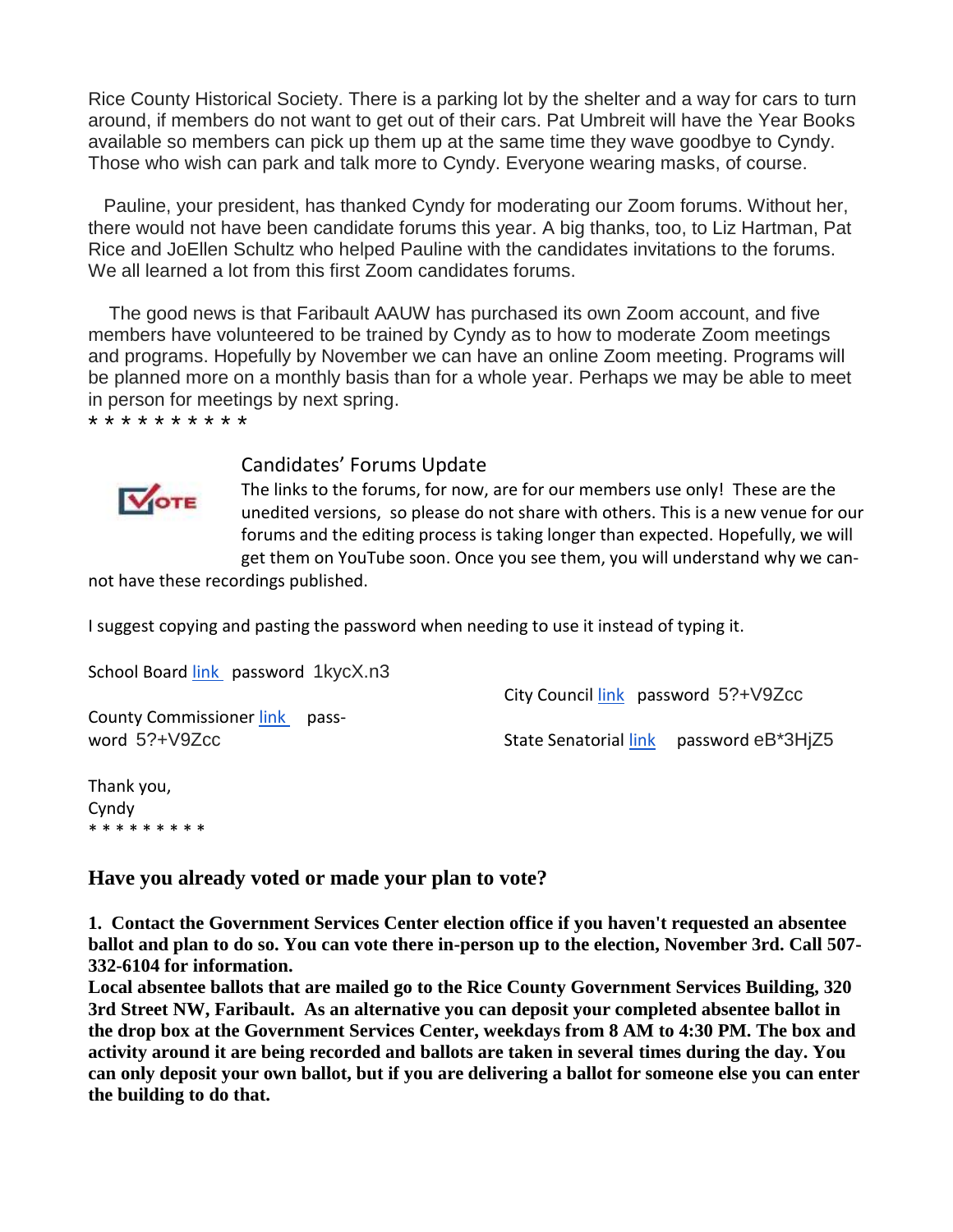

**Our September AAUW Program**

**2. Early in-person voting will be done in the building with someone to guide you to the correct area.**

**Both of these ballot types will be counted starting 5 days before November 3rd.**

**3. If you plan to vote in-person, check at [www.sos.state.mn.us](http://www.sos.state.mn.us/) (Minnesota Secretary of State Office) to be sure your polling place has not been changed.**

**Sue Willcutt**

\* \* \* \* \* \* \* \* \* \*

# Coming full ci **Inning Wom**

Thanks to Gloria Olson for inviting Glenda Martin and Molly Hoben, two of our all-time favorite presenters, to talk to us about the books, by women, that women are reading. Thanks also to Cyndy Harrison for helping us get off to a great start with our first Faribault AAUW Zoom program. So that we can all prepare for a winter of reading, Gloria sent us a couple of categories of titles offered by the bookWomen to get us started.

### *2020 Book Groups:*

The Library Book - Orlean - NF Becoming - M.Obama - memoir Unsheltered- Kingsolver - F City of Girls -Gilbert - F This Tender Land - Krueger - F Where the Crawdads Sing - Owens - F Eleanor Oliphant is Completely Fine - Honeyman - F

2020 Fall Retreat (Theme - Life Choices Shape Us):

The Story of More - Jahren-NF Olive, Again - Stout - F Night Watchman - Erdrich - F Little Fires Everywhere - Ng -F

\* \* \* \* \* \* \* \* \* \*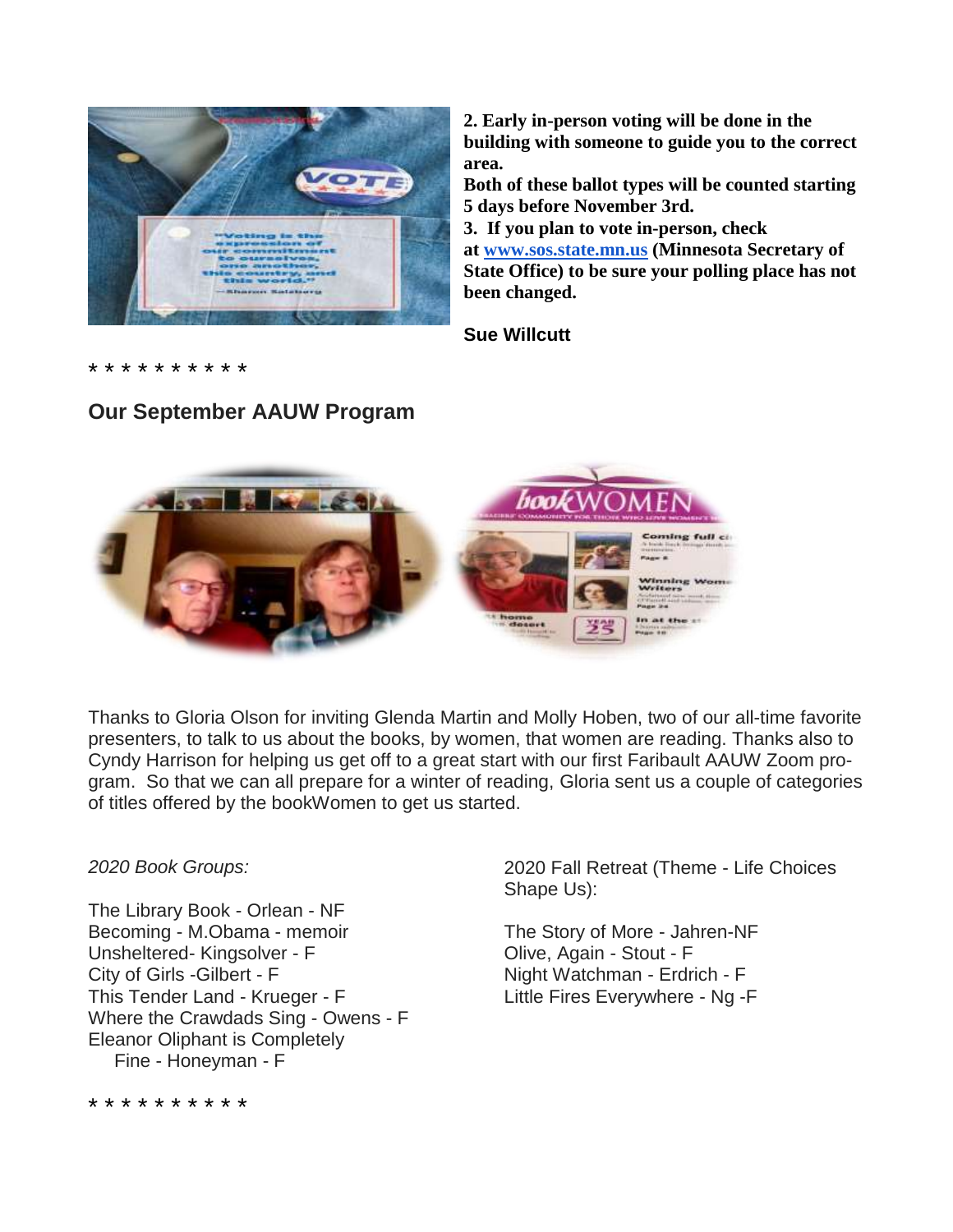## **Membership Memos for October:**

Thanks to all **our Faribault A.A.U.W. Branch members** for renewing your membership for the next year!! **We are 45 strong and can accomplish many goals together!** Over the years we have contributed many services to our Faribault community and to the overall equity issues through our state and national organizations. If you know of someone who would like to join us or want to pay for someone to join us- **please contact:**

Kathy Larson -332-2525 ( [kathyhilgerslarson@gmail.com\)](mailto:kathyhilgerslarson@gmail.com) or Kathryn Speulda 507- 838-0789 [\(kspeulda@yahoo.com\)](mailto:kspeulda@yahoo.com) Thank you:) Membership Vice Presidents

\* \* \* \* \* \* \* \* \*

### **Treasurer's Report**

October's numbers: checking \$219.12, savings \$6317.17. There is only one bill to note this month. We have purchased a one-year license from Zoom to facilitate our meetings, committees, etc. Good move! Stay well.

Julie Olson, Treasurer \* \* \* \* \* \* \* \* \* \*